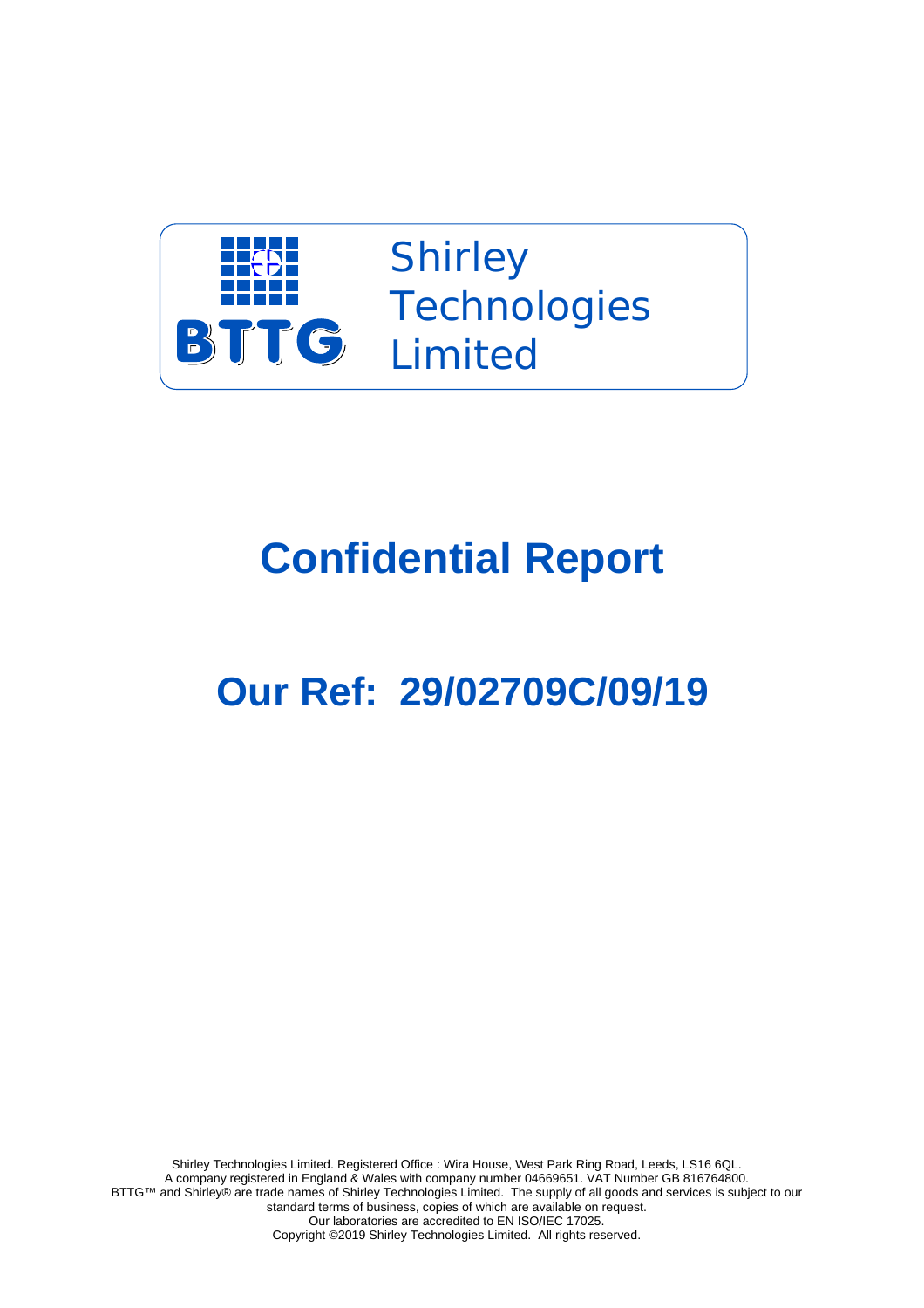

**Shirley Technologies** Limited

Shirley Technologies Limited Wira House West Park Ring Road Leeds, LS16 6QL United Kingdom

Tel: +44 (0)113 259 1999

Web: http://www.shirleytech.com Email: info@shirleytech.co.uk

29 October 2019 **Page 1 of 2** Our Ref: 29/02709C/09/19 Your Ref: Client: Kvadrat A/S Address: Lundbergsvej 10 8400 Ebeltoft Denmark Job Title: Modified Martindale Pilling Test on One Sample of Fabric Client's Order Ref: Date of Receipt: 20 September 2019 Description of Sample(s): One full width sample of woven upholstery fabric, stated by the Client to be 100% Trevira CS and referenced by the Client:- **Field 2 123**  Work Requested: Modified Martindale pilling test to EN ISO 12945-2 Note: this report relates only to the sample/s submitted and as described in this report.